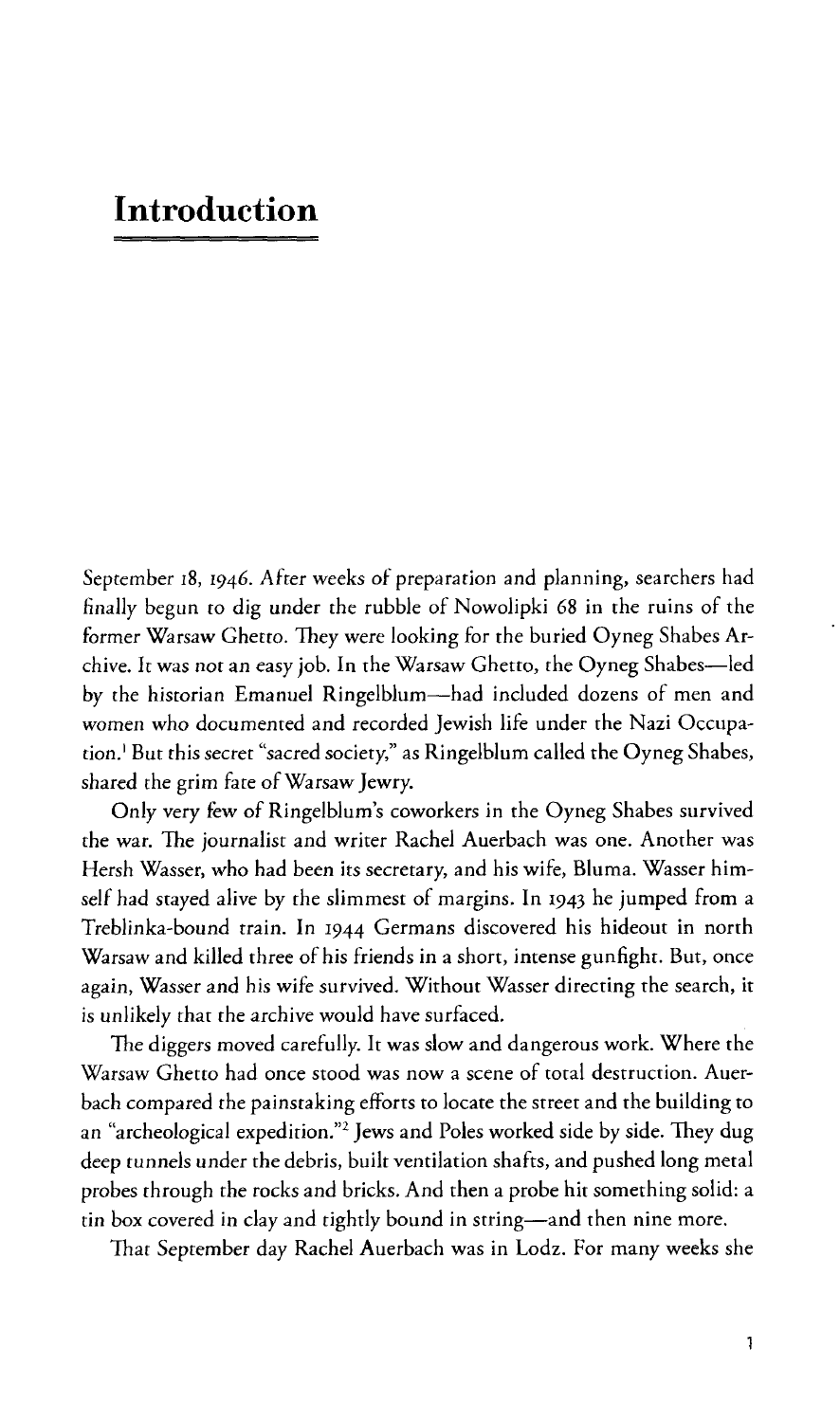worried over the fate of the archive. In one of her last meetings with Emanuel Ringelblum in the Warsaw Ghetto, the historian told her, with quiet confidence, that his comrades had hidden the "legend," as he called it,<sup>3</sup> and that it was safe "from fire and water." No matter what happened to them, the world would know about the final chapter of Polish Jewry and German crimes.

But Ringelblum's greatest fear was that no one would survive to tell the story and the world would never know about the archive. It was just six days before the Germans discovered his hideout when Ringelblum sent a letter to his close friend, Adolf Berman, asking him to make sure that news of the archive's location somehow reached the YIVO-the Yiddish Scientific Institute—in New York City.<sup>4</sup> "If none of us survives, at least let that remain."<sup>5</sup>

Now Auerbach wondered if it had all been in vain. Was the archive really there? Perhaps it burned down during the ghetto uprising. Maybe looters, looking for money or gold, had stumbled upon the precious documents and destroyed them.

But a sudden instinct told her that today would be the day. She hopped on a train to Warsaw and, upon arriving, rushed from the train station to the Jewish Historical Institute on Sienna Street. The moment she arrived she saw the excited staff— they had found the archive!

But initial euphoria, Auerbach recalled, quickly gave way to anxiety and depression. They could hear water in the boxes, and the boxes themselves were covered with a thick greenish mold. Would anything be readable? Experts from Polish libraries and museums stepped in to show the staff of the Jewish Historical Institute how to unpack the materials and how to dry the paper. Finally, they opened the first box. Auerbach and Wasser exchanged looks. The box contained the telltale notebooks that Eliyahu Gutkowski, one of the secretaries of the Oyneg Shabes, had distributed in the Warsaw Ghetto for essay assignments and reports.<sup>6</sup>

Another box contained a poignant message— the last wills and testaments of those who buried the precious cache of documents in the basement of Nowolipki 68. Before the war, the building had housed a Ber Borochov school, a secular Yiddish elementary school named after the hero of the Left Poalei Zion (LPZ), Ringelblum's political party. After the mass deportations to Treblinka began on July 22, 1942, Ringelblum and Wasser told the director of the school, Israel Lichtenstein, to bury the archive.<sup>7</sup>

Lichtenstein had been in charge of the "technical section" of the Oyneg Shabes. Since the start of the organization, only he knew the physical location of the essays and documents. Ringelblum had taken great care to ensure that, if he himself or other leaders of the archive fell into German hands, the secret would be safe.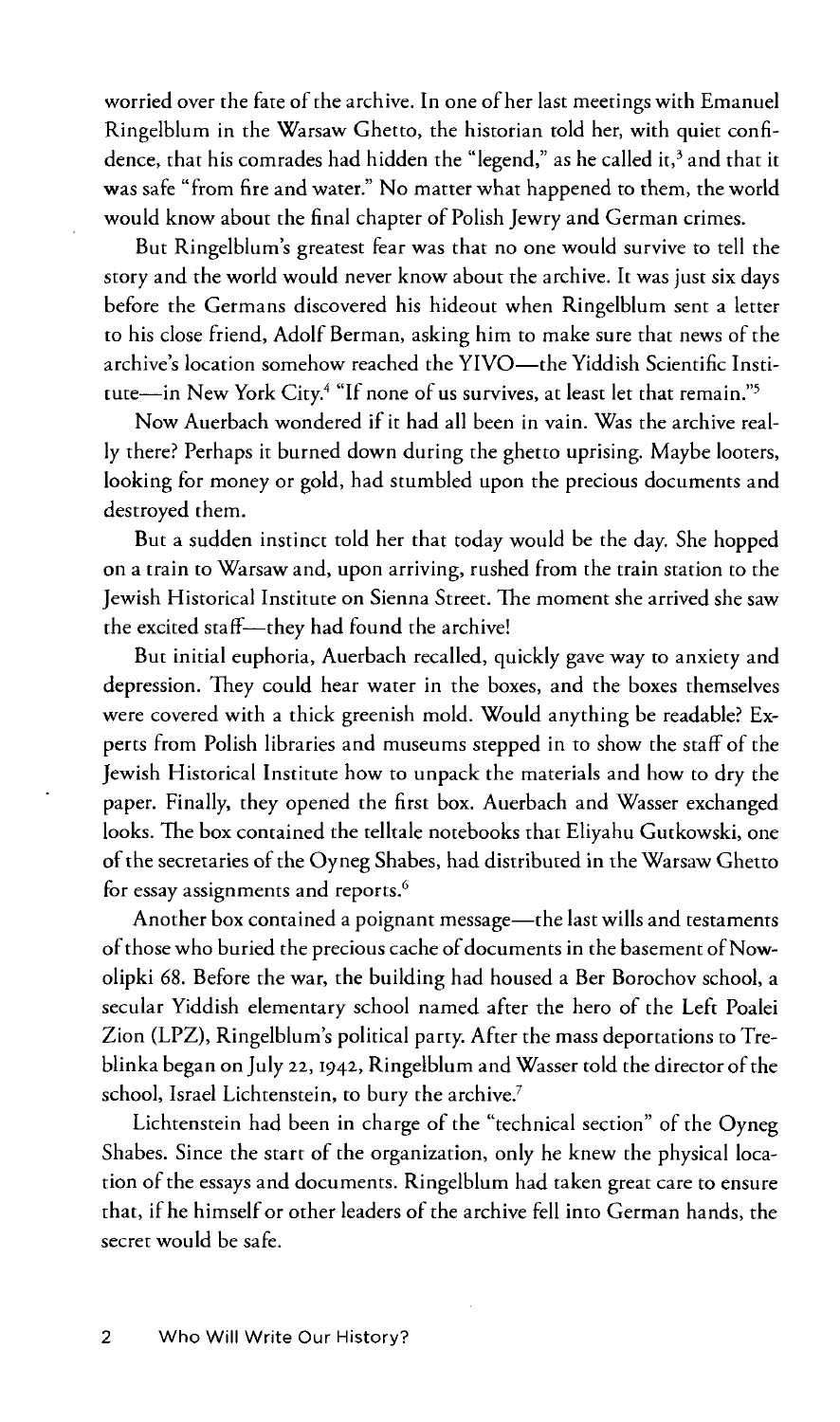Lichtenstein recruited two young members of the movement— David Graber and Nahum Grzywacz— to help him. As they worked against time to bury the archive— who knew when the killers would appear?— they wrote down their last messages for future generations. Here is what Graber, nineteen years old, wanted the world to remember:

What we were unable to cry and shriek out to the world we buried in the ground. . . . I would love to see the moment in which the great treasure will be dug up and scream the truth at the world. So the world may know all. So the ones who did not live through it may be glad, and we may feel like veterans with medals on our chest. We would be the fathers, the teachers and educators of the future. . . . But no, we shall certainly not live to see it, and therefore I write my last will. May the treasure fall into good hands, may it last into better times, may it alarm and alert the world to what happened . . . in the twentieth century. . . . We may now die in peace. We fulfilled our mission. May history attest for us.<sup>8</sup>

The next day, August 3,1942, Graber hastily penned a postscript:

Neighboring street besieged. We are all feverish. Mood tense, we prepare for worst. We hurry. Probably soon we will do our last burying. Comrade Lichtenstein nervous. Grzywacz somewhat afraid. Myself indifferent. In my subconscious, a feeling I shall get out of all trouble. Good day. We must only manage to bury [the boxes]. Yes, even now we don't forget it. At work until the last moment.

Monday, August 3rd, 4 PM

Israel Lichtenstein's testament recorded pride in a job well done. He was sure he had hidden the archive well; only Wasser would know where to find it. "I do not ask for any thanks, for any memorial, for any praise," wrote Lichtenstein. "I only wish to be remembered." And Lichtenstein's thoughts then turned to his wife, the gifted artist Gele Sekstein,<sup>9</sup> and his beloved twentymonth-old daughter, Margalit.

I wish my wife to be remembered, Gele Sekstein. She has worked during the war years with children as an educator and teacher, has prepared stage sets, costumes for the children's theater . . . both of us get ready to meet and receive death.

I wish my little daughter to be remembered. Margalit is 20 months old today. She has fully mastered the Yiddish language and speaks it perfectly. At nine months she began to speak Yiddish clearly. In intelligence she equals children of 3 or 4 years. I don't boast. People who witness it and tell me so are the staff teaching at the school at 68 Nowolipki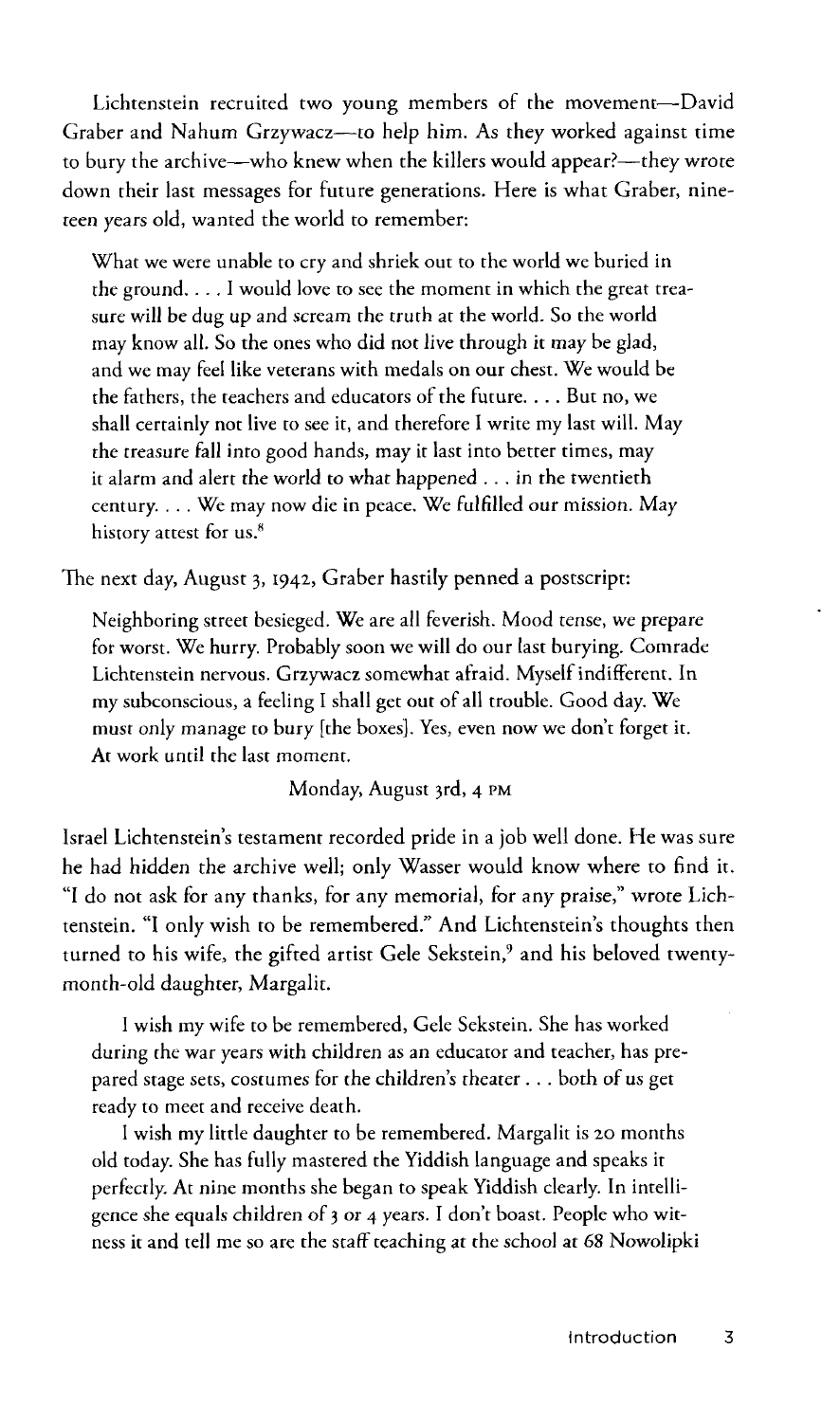Street— Dr. Pola Follman, Mrs. Blit Herzlich, Mrs. Zagan and others. I don't lament my own life or that of my wife. I pity only this little nice and talented girl. She too deserves to be remembered.

All these testimonies also contained short autobiographical sketches. On the brink of death, as they buried the tin boxes on that hot summer night, Israel Lichtenstein, his wife, Gele Sekstein, and the two young men who helped them left their individual markers, touching reminders of personal lives and concerns. Gele Sekstein wrote: "My father was a shoemaker. His children from his first wife are not respectable, they are underworld people. My mother, on the other hand, came from a prestigious line—the Landau family. Because of a deformity-one of her hands was paralyzed-she had to marry my father. She did not have a good life and died young." Eighteenyear-old Nahum Grzywacz wanted to remind whoever found the archive that, because his family was poor, he was not able to finish his education. As he was writing his last testament, he suddenly heard that the Germans had blockaded his parents' building. "I am going to run to my parents and see if they are all right. I don't know what's going to happen to me. *Remember, my name is Nahum Grzywacz*"<sup>10</sup> (emphasis in original).

These last-minute testaments—with their poignant combination of personal and collective concerns— offer important insights into the entire Oyneg Shabes project. Clearly Lichtenstein, Grzywacz, and Graber drew comfort and meaning from the conviction that they were fulfilling a national mission of the highest importance. But part of that mission was to remind future generations that they were individuals. Understanding and memory had to focus not only on the collective catastrophe but also on the individual lives that the Germans were about to destroy. Similarly these were people who, like many other Polish Jews, had a deep sense of political commitment and intellectual engagement. Grzywacz, Graber, and Lichtenstein had been members of the same left-wing political party; Gele Sekstein had devoted her artistic talents to the struggle for secular Yiddish education and a better life for poor Jewish children. To understand and appreciate the Oyneg Shabes Archive, one must not forget that it grew out of this culture of dedication and concern.

Gele Sekstein, Israel Lichtenstein, and their little daughter did not die that week. Thanks to a well-constructed hideout in the same building where Lichtenstein hid the archive, they got a nine-month reprieve. One letter that survived in the archive shows how Sekstein doggedly fought to stay alive. On September 22, 1942, she sent a letter to "Hershel," one of the Jewish directors of Bernhard Hallman, a German woodworking enterprise in the ghetto. Sekstein was asking for a precious "number," a piece of paper that proved that she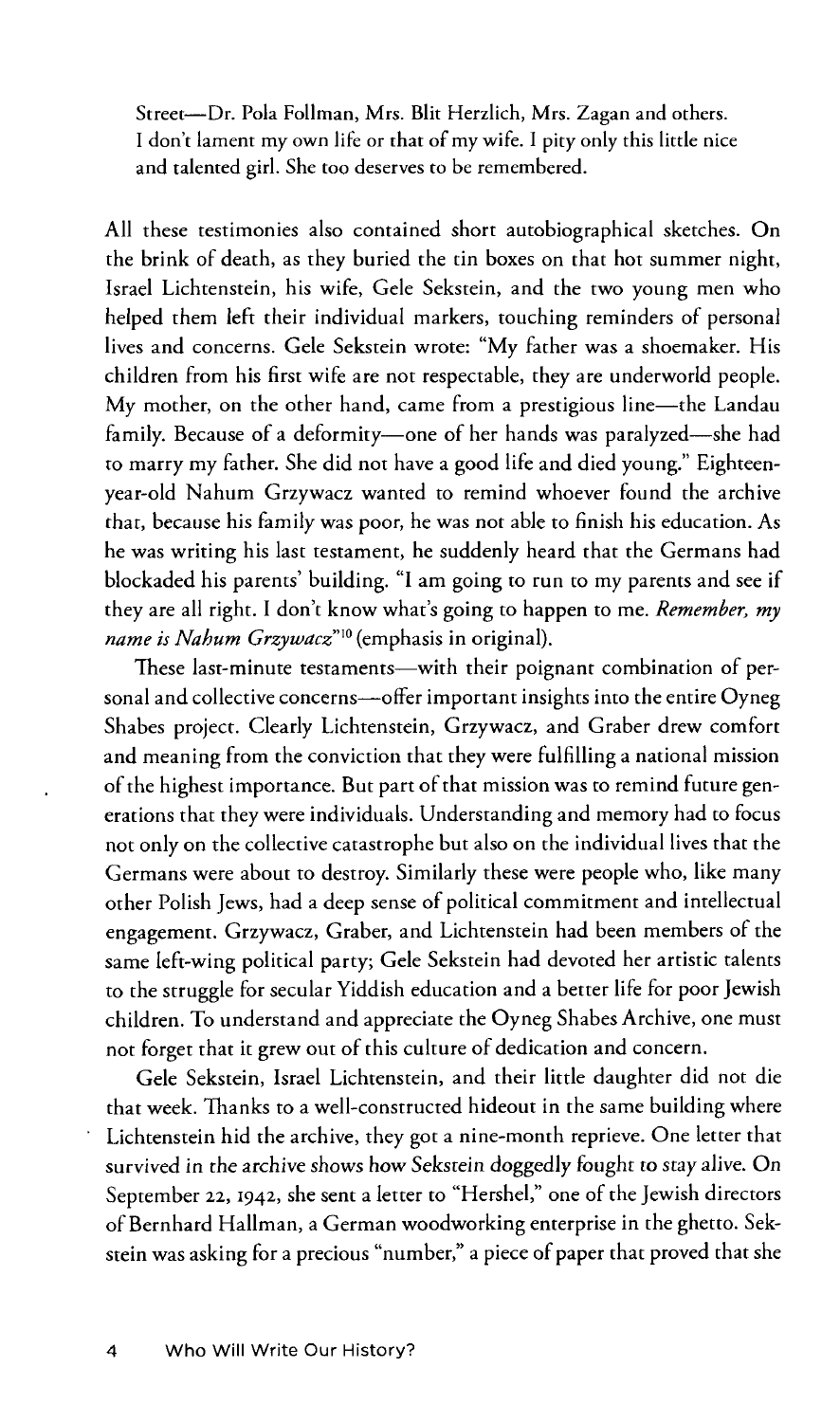worked in a shop. Perhaps it might save her and her beloved child from the next roundup. Sekstein reminded Hershel that before the war she had been a noted artist whose work had even won financial support from the Polish Ministry of Education. And just one year ago her work with the ghetto's children had been recognized by Adam Czerniakow, the president of the Warsaw Judenrat, or Jewish Council, the administrative body that the Germans required Jews to form in each ghetto.

1 think I am now the last surviving Jewish painter . . . and perhaps one of the very few Jewish creative artists [writers, painters] who are left.

In the future, I think, the Jewish people should not consist only of tailors, carpenters and shoemakers. There should also be creative artists and cultural figures. Therefore it is important to save the Jewish artist so that (after the war) he'll be able to help rebuild the Jewish people with the help of the pen and the brush. . . . I ask for little. Just give me a chance to live so that I can keep Jewish art alive."

At the bottom of the letter Sekstein noted that nothing came of her request.<sup>11</sup>

Still Sekstein and her husband somehow managed to hold on. In the fall of 1942 the news of German defeats at El Alamein and Stalingrad even gave them fleeting moments of hope. They lived to see the first armed Jewish resistance to the Germans in January 1943.<sup>12</sup> Then, in April 1943, time ran out. The night before the ghetto uprising began on April 19, a Monday, Emanuel Ringelblum had seen Lichtenstein in Brauer's Shop on Nalewki Street. When the battle began, Lichtenstein and his friend, Natan Smolar, another wellknown figure in the LPZ, tried to make it back to their hideout on Nowolipki 68. They were never seen again.13 Gele Sekstein and Margalit probably perished at the same time.

Sometime in February 1943 Lichtenstein buried a second part of the archive in two large aluminum milk cans.14 He hid them under the same building, Nowolipki 68. Polish construction workers found them in December 1950. There was yet a third part of the archive, with valuable materials on the Jewish resistance, that was buried under Świętojerska 34 on April 4, 1943.<sup>15</sup> Intense searches under the building yielded nothing but a few charred pages of a diary kept by Shmuel Winter, a wealthy businessman who had helped raise money for the Oyneg Shabes in the ghetto.<sup>16</sup> Everything else had vanished.

# **STONE UNDER HISTORY'S WHEEL**

The milk cans found in 1950 contained an essay written in Polish that tried to explain the place of the written word in the Warsaw Ghetto. The writer,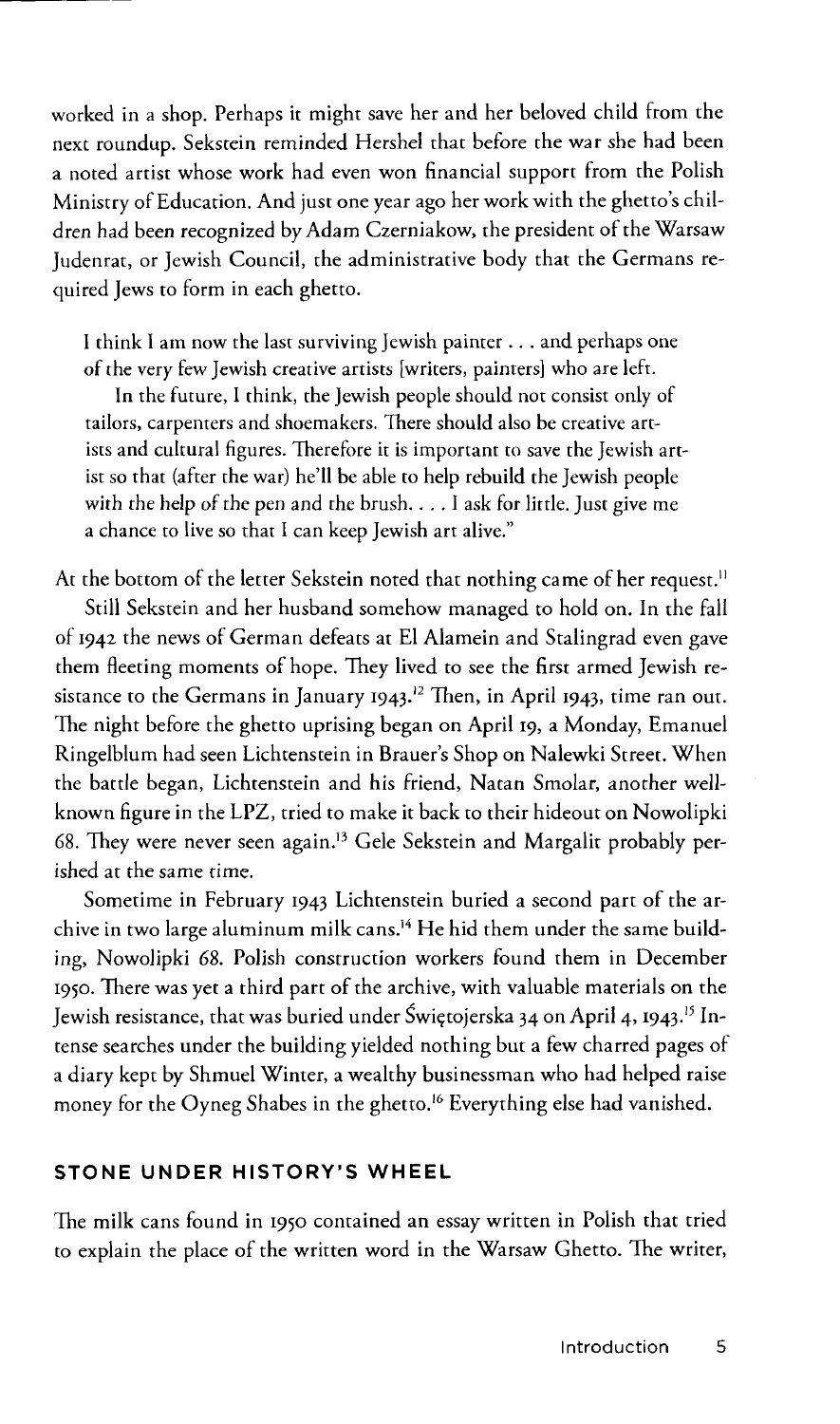Gustawa Jarecka, had been a leftist author before the war with little interest in Jewish matters. Incarcerated in the ghetto with her two small children, Jarecka found a job working for the Judenrat. The Oyneg Shabes then recruited her to copy Judenrat documents for the secret archive.<sup>17</sup>

Like most of the other documents in this second part of the archive, this one, titled "The Last Stage of Resettlement Is Death," was written sometime after September 1942, when a lull in the deportations had begun. There were no illusions now about German plans for the Jews; the Jews remaining in the Warsaw Ghetto knew that they were living on borrowed time.

But Ringelblum continued the work of the Oyneg Shabes. As the dazed survivors asked themselves how long their reprieve would last, Ringelblum, Gutkowski, and Wasser fanned out through the shrunken ghetto to seek out essays and documents. They asked Jarecka to write about what she had seen. She began by trying to describe what it meant to write in the face of death. Indeed, she had only a few more months to live. In January 1943 she and her two children were deported to Treblinka.

"We have nooses fastened around our necks," Jarecka recorded. "When the pressure abates for a moment we utter a cry. Its importance should not be underestimated. Many a time in history did such cries resound; for a long time they resounded in vain, and only much later did they produce an echo. Documents and a cry of pain, objectivity and passion do not fit together," Jarecka admitted. And the written word itself evoked mixed feelings:

The desire to write is as strong as the repugnance of words. We hate words because they too often have served as a cover for emptiness or meanness. We despise them for they pale in comparison with the emotion tormenting us. And yet in the past the word meant human dignity and was man's best possession— an instrument of communication between people.

Perhaps the written word would also help bring the killers to justice:

These documents and notes are a remnant resembling a clue in a detective story. I remember from childhood such a novel by Conan Doyle in which the dying victim writes with a faint hand one word on the wall containing the proof of the criminal's guilt. That word, scrawled by the dying man, influenced my imagination in the past. . . . We are noting the evidence of the crime.

Jarecka admitted that "this will not help us." But nevertheless she found a small shred of solace as she wrote. Future generations might read her essay; historians might learn lessons: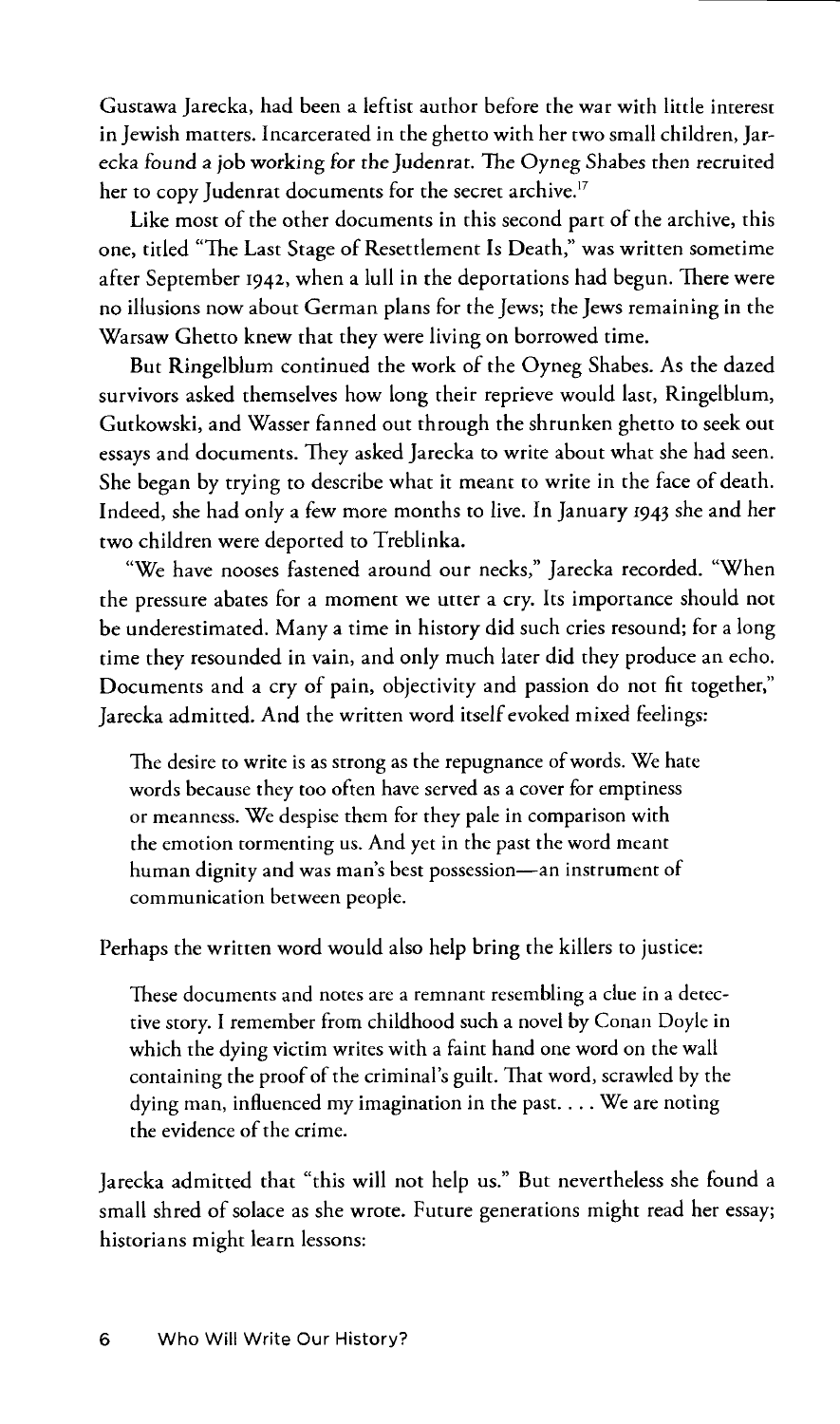The record must be hurled like a stone under history's wheel in order to stop it. . . . One can lose all hopes except the one— that the suffering and destruction of this war will make sense when they are looked at from a distant, historical perspective. From sufferings, unparalleled in history, from bloody tears and bloody sweat, a chronicle of days of hell is being composed which will help explain the historical reasons for why people came to think as they did and why regimes arose that [caused such suffering].<sup>18</sup>

Jarecka, therefore, had many important reasons to write. Through the written word one could confront the terrible present with dignity of the past and recapture the themes and symbols of prewar culture. In the face of horror, language could simultaneously frustrate and console. To write was to assert precious individuality even on the brink of death. To write was to resist, if only to bring the killers to justice. To write was to complete the defeat of the killers by ensuring that future historians would use the victims' cries to change the world.

During the Holocaust hundreds of individuals wrote. They wrote diaries, laments for murdered children, essays, poetry, and fiction. In a death cell in a Krakow prison, Gusta Davidson Draenger wrote a diary on toilet paper.<sup>19</sup> In Krematorium III in Auschwitz, Zalman Gradowski, a member of the Sonderkommando, wrote about his conversations with victims in the anteroom of the gas chamber and buried his notes in a glass bottle.<sup>20</sup> In Estonia, just a few hours before his execution in the Klooga concentration camp in September 1944, Herman Kruk wrote the last entries in his diary and buried them on the spot.<sup>21</sup>

Some individuals decided to write entirely on their own. Others wrote because they were encouraged to do so— by a political party, a youth movement, or an underground ghetto archive. There were underground archives in several ghettos, but by far the largest was the Oyneg Shabes, organized by Emanuel Ringelblum in the Warsaw Ghetto. More than anyone else it was Emanuel Ringelblum who encouraged individuals to write, who organized and conceptualized the archive, and who transformed it into a powerful center of civil resistance.<sup>22</sup>

Ringelblum was a historian who, to borrow Jarecka's metaphor, tried to cast a stone under the wheel of history. He was the product of a left-wing secular culture that embraced the study of Jewish history and Yiddish literature as the building blocks of a new Jewish identity that affirmed national pride even as it reached out to the wider world. Ringelblum was absolutely convinced that the story of Jewish suffering, no matter how terrible, was a universal story and not just a Jewish one. And evil, no matter how great, could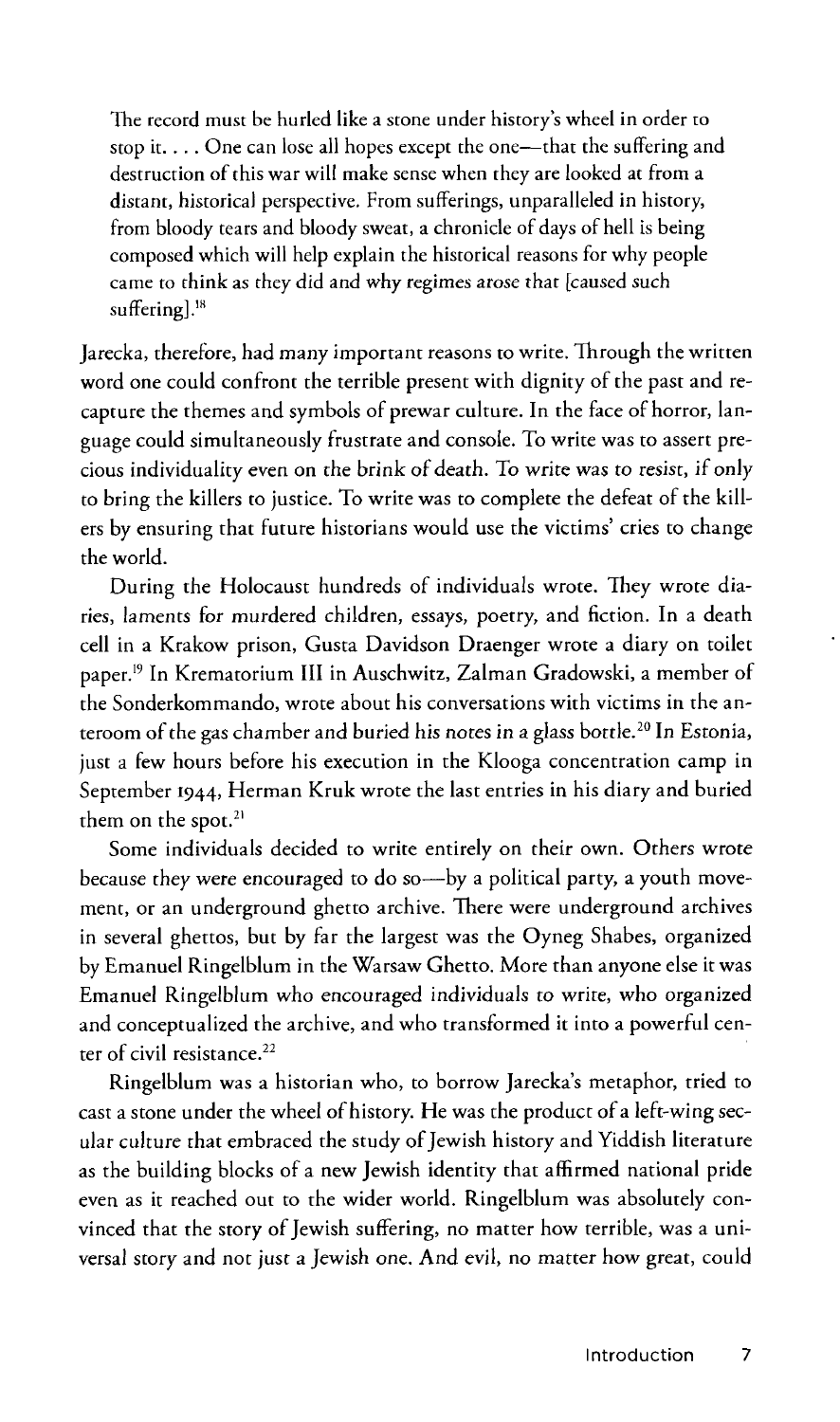

Workers at ZIH around a table examining part 2 of the excavated archive. *Photograph courtesy Yad Vashem.*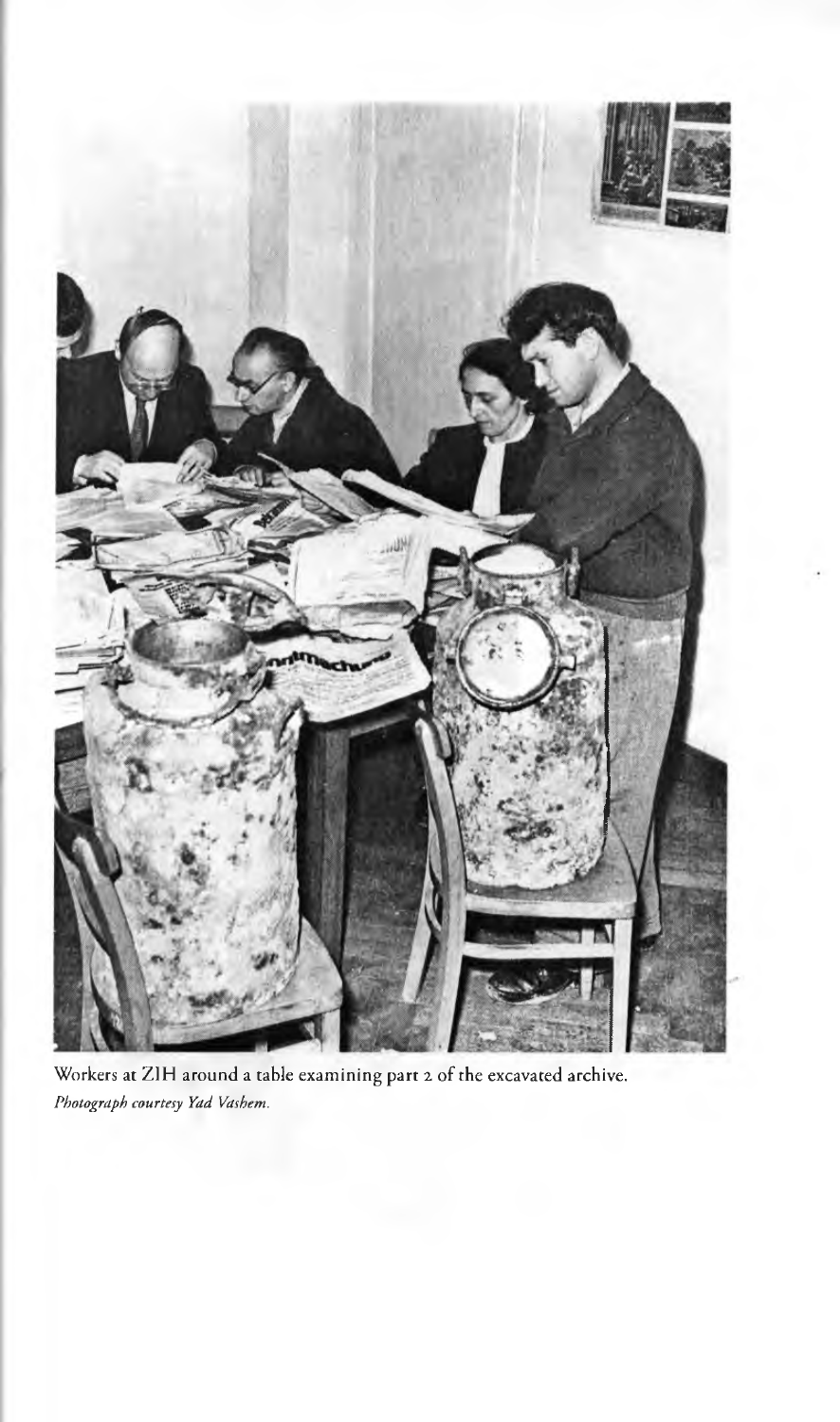

Street scene in Warsaw Ghetto. *Ringelblum Archive, courtesy Jewish Historical Institute in Warsaw.*



Jewish police, Czerniakow, street children. *Ringelblum Archive, courtesy Jewish Historical Institute in Warsaw.*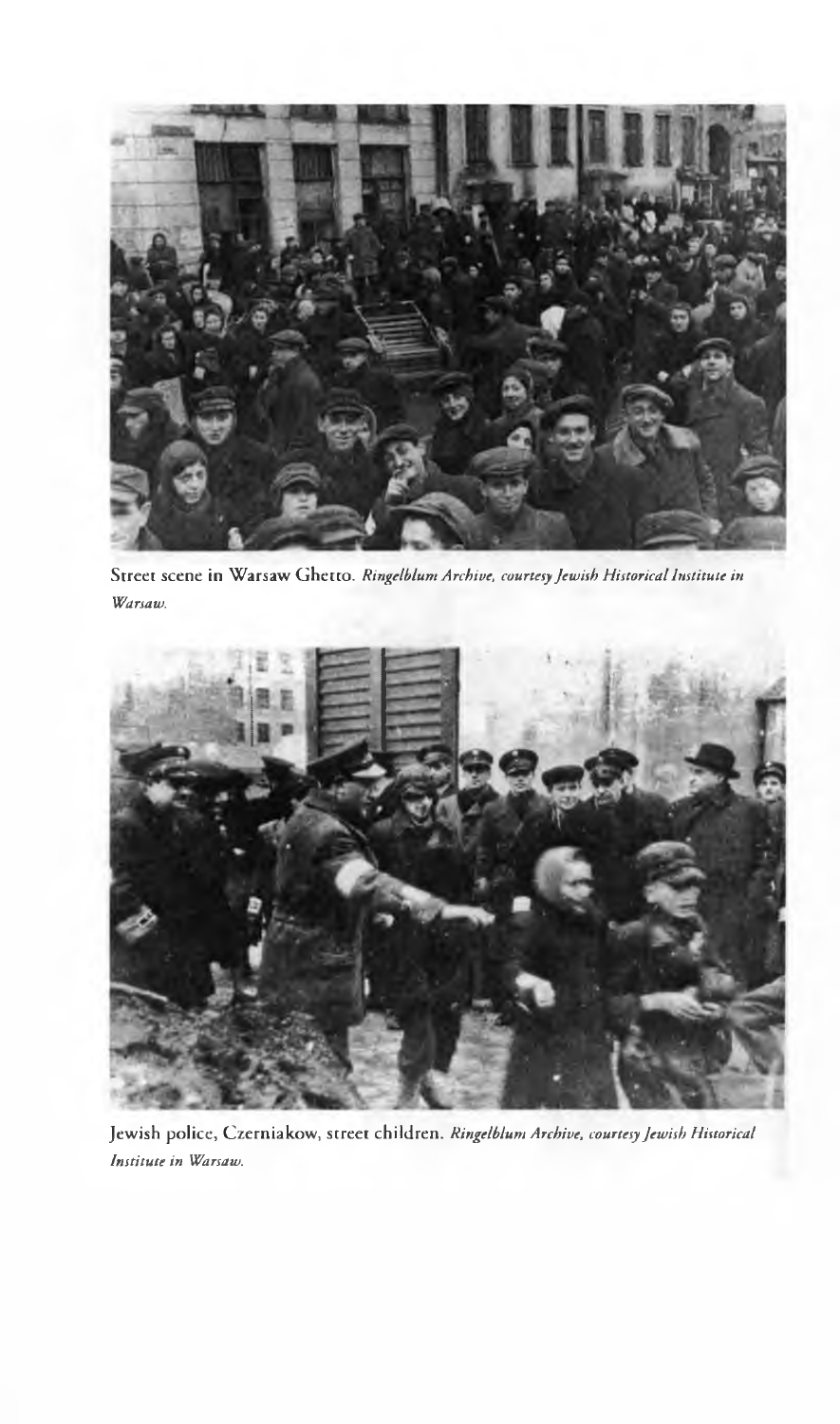|                                                                                                                                                                                                                                     | (uh), | The possess)                                                                                               |                                                          |
|-------------------------------------------------------------------------------------------------------------------------------------------------------------------------------------------------------------------------------------|-------|------------------------------------------------------------------------------------------------------------|----------------------------------------------------------|
|                                                                                                                                                                                                                                     |       |                                                                                                            |                                                          |
| אורערש האלם מין ליד בעקלונגען                                                                                                                                                                                                       |       |                                                                                                            |                                                          |
| laras Thurs tran pas, I las"                                                                                                                                                                                                        |       |                                                                                                            |                                                          |
| <b>FUSIC IIS SIKISKIKS</b>                                                                                                                                                                                                          |       |                                                                                                            |                                                          |
|                                                                                                                                                                                                                                     |       |                                                                                                            |                                                          |
| thbsub i.w in-Latin l.asoxxi x dain                                                                                                                                                                                                 |       | . - тразва роков ртво - - -<br>Мринсоне-рин-рва рин-рин-рва -<br>Денинска  1180-е чикок, 1310-х            |                                                          |
| 8 דוים.דער רומדע מאם דערקלעדםאוואיא                                                                                                                                                                                                 |       |                                                                                                            |                                                          |
| שהמאקים קים יקים יון: שמאקחאלם מיק־מיק:                                                                                                                                                                                             |       |                                                                                                            |                                                          |
| לא אית המותחות היום אל - - PKD - - מיקים אל - -                                                                                                                                                                                     |       |                                                                                                            | <b>Ma men bpus tymb+s p.jenis wan</b>                    |
|                                                                                                                                                                                                                                     |       |                                                                                                            | e - - ריים ישיפיים - - י                                 |
|                                                                                                                                                                                                                                     |       | און איך – איך צין הונגעדי                                                                                  |                                                          |
|                                                                                                                                                                                                                                     |       |                                                                                                            |                                                          |
|                                                                                                                                                                                                                                     |       |                                                                                                            |                                                          |
|                                                                                                                                                                                                                                     |       |                                                                                                            |                                                          |
|                                                                                                                                                                                                                                     |       |                                                                                                            |                                                          |
|                                                                                                                                                                                                                                     |       |                                                                                                            |                                                          |
|                                                                                                                                                                                                                                     |       |                                                                                                            |                                                          |
|                                                                                                                                                                                                                                     |       |                                                                                                            |                                                          |
|                                                                                                                                                                                                                                     |       |                                                                                                            |                                                          |
|                                                                                                                                                                                                                                     |       |                                                                                                            |                                                          |
|                                                                                                                                                                                                                                     |       |                                                                                                            |                                                          |
|                                                                                                                                                                                                                                     |       |                                                                                                            |                                                          |
|                                                                                                                                                                                                                                     |       |                                                                                                            |                                                          |
|                                                                                                                                                                                                                                     |       |                                                                                                            |                                                          |
| אן אין בלשם צו רעבענען רעמאלם בימסד שוין אין קיך ביפם שוין ארומנענומן בדן<br>די 1977–דיחות בריטמם זיך שוי <u>ן וצמם</u> שוין די ווה אדון, אז איבנסלעך איו נאר לשך                                                                   |       |                                                                                                            |                                                          |
|                                                                                                                                                                                                                                     |       |                                                                                                            |                                                          |
|                                                                                                                                                                                                                                     |       |                                                                                                            | • 雄智師 学                                                  |
| בער נעד דער המוניח של פער המוניח של המוניח של המוניח של הער שומה אין בער.<br>בארבא הי אווי נעש פעו ארורך די קופט של הער די לאנטמס? מילד ליעש לא המוני היה היה של היה היה היה היה ליעש<br>בישה אין קאה ארין שנוקפסטון כעמסתו דאס ביל |       |                                                                                                            |                                                          |
|                                                                                                                                                                                                                                     |       |                                                                                                            |                                                          |
|                                                                                                                                                                                                                                     |       |                                                                                                            |                                                          |
|                                                                                                                                                                                                                                     |       |                                                                                                            |                                                          |
|                                                                                                                                                                                                                                     |       |                                                                                                            |                                                          |
|                                                                                                                                                                                                                                     |       |                                                                                                            |                                                          |
|                                                                                                                                                                                                                                     |       |                                                                                                            |                                                          |
|                                                                                                                                                                                                                                     |       |                                                                                                            |                                                          |
|                                                                                                                                                                                                                                     |       |                                                                                                            |                                                          |
|                                                                                                                                                                                                                                     |       |                                                                                                            |                                                          |
|                                                                                                                                                                                                                                     |       |                                                                                                            |                                                          |
|                                                                                                                                                                                                                                     |       |                                                                                                            |                                                          |
|                                                                                                                                                                                                                                     |       |                                                                                                            |                                                          |
| בנו את המערכות הוא המערכות הוא המערכות אות המערכות הוא המערכות הוא המערכות הוא המערכות הוא העולם והוא המערכות<br>במערכות הוא המערכות הוא המערכות הוא המערכות הוא המערכות הוא המערכות הוא המערכות הוא המערכות הוא המערכות הוא המ<br> |       |                                                                                                            |                                                          |
|                                                                                                                                                                                                                                     |       |                                                                                                            |                                                          |
| רוימרן באמש א 5 מינות.או ואלממ דיך מעדעורצן בים פסן.או ואלממ אדש בלאון אויפן                                                                                                                                                        |       |                                                                                                            |                                                          |
|                                                                                                                                                                                                                                     |       |                                                                                                            |                                                          |
|                                                                                                                                                                                                                                     |       | או ואלמם נישם קאנען מימאמאל אראושלינגען.אשו                                                                |                                                          |
|                                                                                                                                                                                                                                     |       |                                                                                                            |                                                          |
|                                                                                                                                                                                                                                     |       |                                                                                                            |                                                          |
|                                                                                                                                                                                                                                     |       |                                                                                                            |                                                          |
|                                                                                                                                                                                                                                     |       |                                                                                                            |                                                          |
|                                                                                                                                                                                                                                     |       |                                                                                                            |                                                          |
|                                                                                                                                                                                                                                     |       |                                                                                                            | אינפה גייטמיקן לעבן פלקיגם<br>אינפה גייטמיקן לעבן פלקיגם |
|                                                                                                                                                                                                                                     |       |                                                                                                            |                                                          |
| אווים חיל איך מילו מיל איך מאגן דינער,                                                                                                                                                                                              |       | TE DER IIDE'N JIK INK'K JIK TOX'M                                                                          |                                                          |
|                                                                                                                                                                                                                                     |       | דין הונגעריק – היסמו שוין?<br>הער רעדם עם מים דיר אווינים                                                  |                                                          |
| א ליבן בא על א מענסקן בא לא האראן<br>אפשר א א האל העוסקן איז דאפן אי בשמע.<br>באן אין באר און באך האכן באר א דראמאשיש,                                                                                                              |       |                                                                                                            |                                                          |
|                                                                                                                                                                                                                                     |       | IF SERV-DOX KIN.DOITI 'ITH NOW' IT'                                                                        |                                                          |
|                                                                                                                                                                                                                                     |       |                                                                                                            |                                                          |
| מהעמחו אונינס באנץ שמע. אבער הינשו דער                                                                                                                                                                                              |       |                                                                                                            |                                                          |
| 30 LAN D'14 ISB ITS IN ISB, D"ITER IS                                                                                                                                                                                               |       | דפהאלם האחשו בפקסנם ואבן 2 העברה<br>מארטירפריש שנים.יא אין דמר לימות<br>איל ביטם קסן מעשיות - מ"איו דו אפן |                                                          |
|                                                                                                                                                                                                                                     |       | דין מאגן און א שמיקעלע דו.א קלין וק                                                                        |                                                          |
| מעלע א'נישאים מולדפלע מונעם אמאליקן אר<br>אנס מאופטספט בעמודימת הוא אינו העם האם מואה מון<br>איומי אריופר דעם מואקודאר א'ן די אויון                                                                                                 |       | $-531$                                                                                                     |                                                          |
|                                                                                                                                                                                                                                     |       |                                                                                                            |                                                          |
|                                                                                                                                                                                                                                     |       | ספילכם ודפם השם האשר אפשר בשלים בשילהם<br>דפר באשולדיקונדברבאנק<br>ארין דפמאנספראפיה אים אריונגקטמייכלם    |                                                          |
| ו הנים ארין. יש סאון מינטר חלר אוים אותו<br>אמאל נעלייננה א ראלאן מימונעלעבם מים א ומאן<br>אים א ברעליאן.יא און אפילו נטחון א שפיקל                                                                                                 |       | ENDE DEN 17.01.00'IPP SON ONN TOTE                                                                         |                                                          |
|                                                                                                                                                                                                                                     |       | EXPERIENCE IN MOTIVERS THE                                                                                 |                                                          |
| .jks akata 191 77                                                                                                                                                                                                                   |       |                                                                                                            | M DAY-M IIB AJANUN' DINU N W-X                           |
| THE'S THOUR SUPPLY                                                                                                                                                                                                                  |       | - כיצארעשי ניעם חכם מינעם                                                                                  |                                                          |
| $\prime\cdot$                                                                                                                                                                                                                       |       |                                                                                                            | --------                                                 |
|                                                                                                                                                                                                                                     |       |                                                                                                            |                                                          |

Goldin's "Chronicle of a Single Day." *Ringelblum Archive, courtesy Jewish Historical Institute in Warsaw.*

i.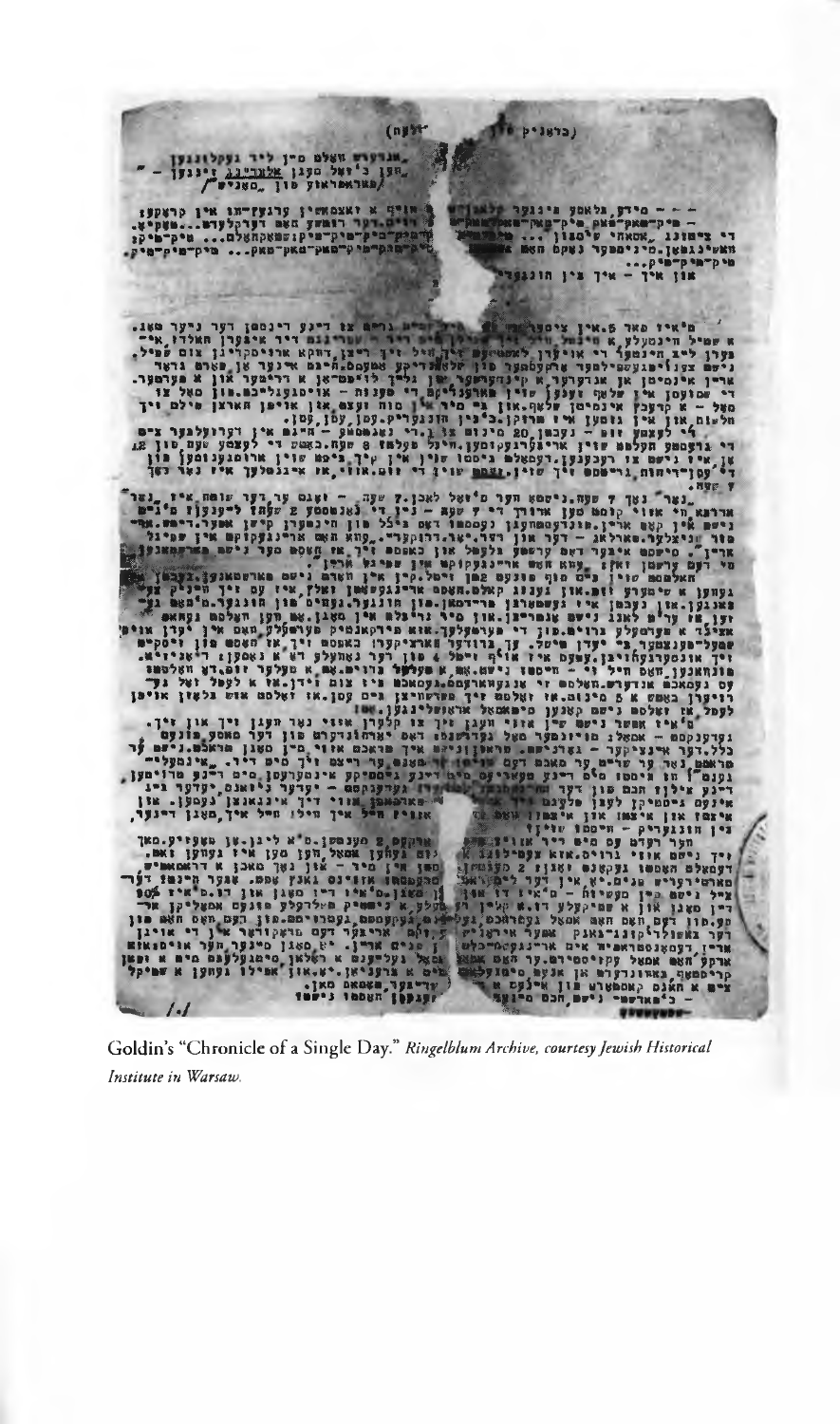or and some with the mades Tarszawa dnia 15 lipca 1942 *r.* Washin Sprawn in Dendson *V '* X ' SCHOOL  $-14440$   $R$  $-7.39$ Nie jesteśmy skłonni obiecywac, nie mając pewności. rewni jestesmy,2e godzina pieknej bajki myśliciela i pos- {<br>ty da waruszenie - "najwyższego szczebla" drabiny uczni. Przeto prosimy na sobotę dn.18 lipoa 1942 r.godz.4,30 pp. Dyrektor Domn Sierot / Z nienapisanej recenzji"gywego Dziennika"/ fi«niszy prawdziwi\* aityttycany-bpetctalci od 1939r. '| Cod więcej niż tekst Cos więcej niż emocja – bo przeżycie;<br>Coś więcej niż aktorzy – bo dzieci;  $/ - /$  Władysław Szlengel Rejście bezpłatne.

Invitation to children's play at the Korczak orphanage, July 15, 1942. *Ringelblum Archive, courtesy Jewish Historical Institute in Warsaw.*



Sketches of street scenes by Rozenfeld. *Ringelblum Archive, courtesy Jewish Historical Institute in Warsaw.*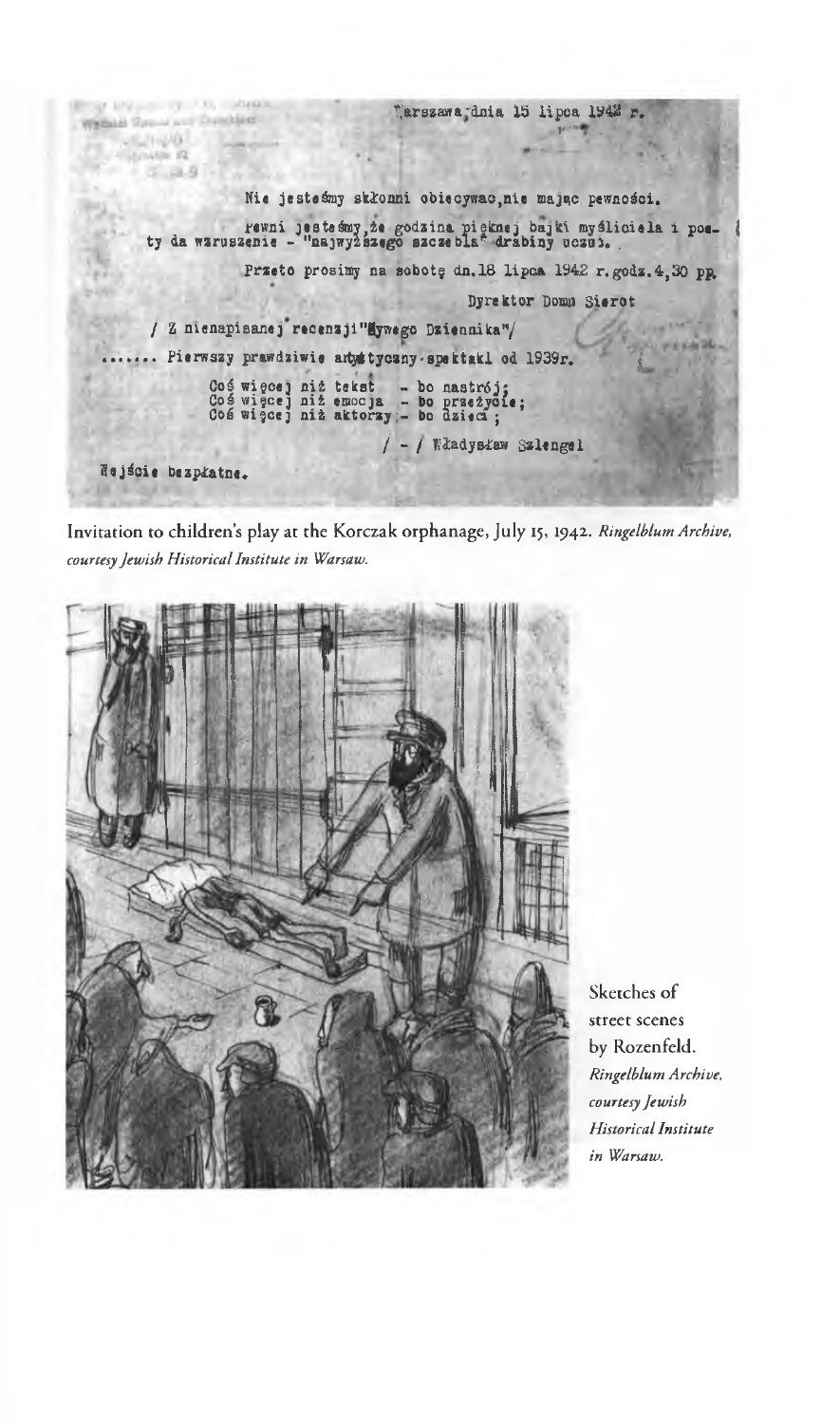# **Who Will Write Our History? Rediscovering a Hidden Archive from the Warsaw Ghetto**

by Samuel D. Kassow



"This may well be the most important book about history that anyone will ever read.... [This] book has few equals in our collective record." *— The New Republic*

ments recovered after World War II.<br>
ments recovered after World War II.<br>
Manny preserved in thous: n engrossing and brilliant achievement in historical scholarship based upon testimony preserved in thousands of docu-

In 1940, in the Warsaw ghetto, a Polish historian named Emanuel Ringelblum established a clandestine group of professional and amateur scholars dedicated to recording all aspects of Jewish life in wartime Poland. For three years, in defiance of the Nazi's attempts to obliterate their people, known as the Oyneg Shabes group, chronicled the thoughts and experiences of thousands as they suffered starvation, disease, and the dawning realization of the Nazis' plans. Shortly before the ghetto was emptied and razed, the Oyneg Shabes managed to hide thousands of documents in milk cans and tin boxes, ensuring that the voice and culture of a doomed people would survive.



Unearthing the archive, 1946. *Courtesy Yad Vashem*